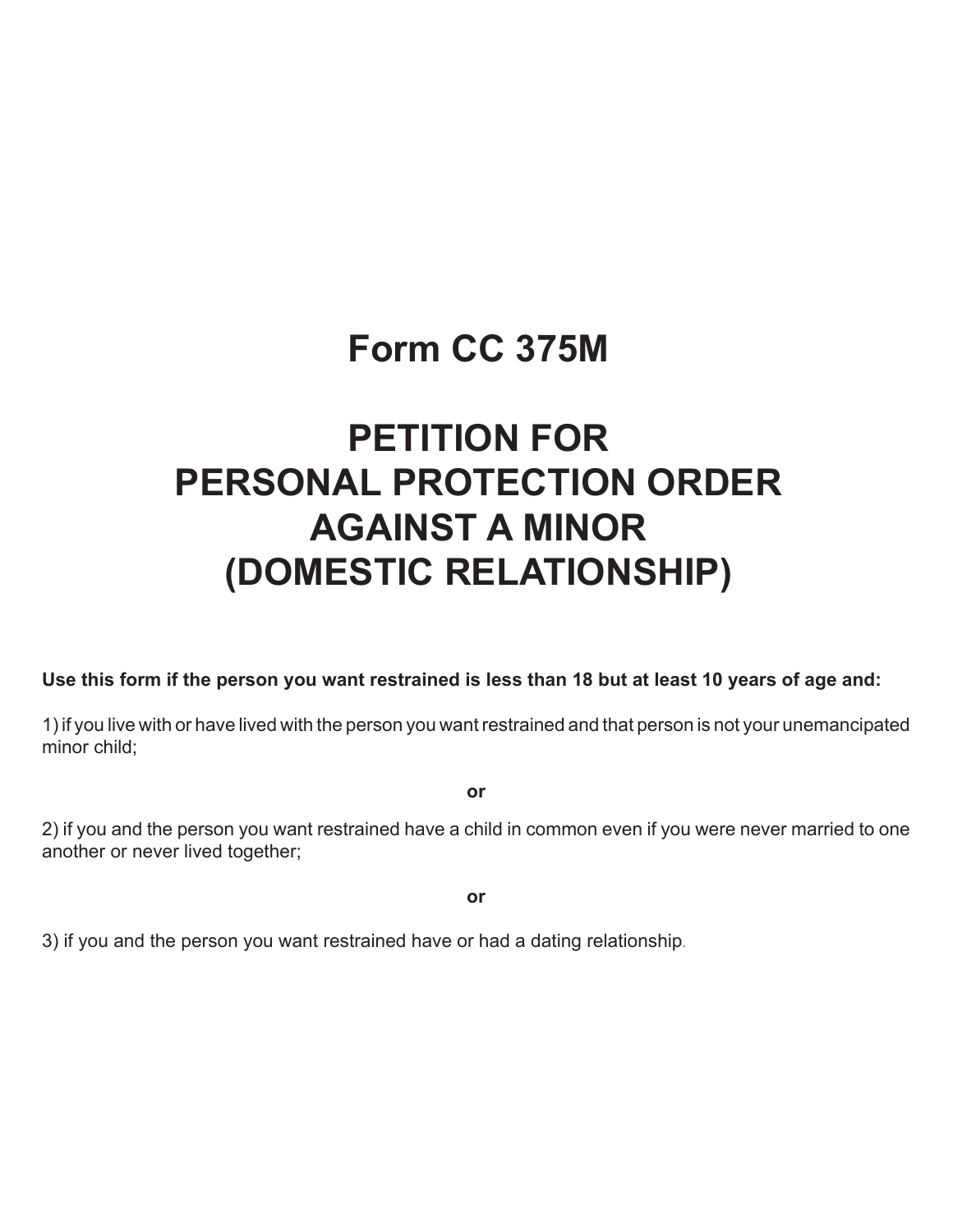#### **INSTRUCTIONS FOR COMPLETING "PETITION FOR PERSONAL PROTECTION ORDER AGAINST A MINOR"**

#### **Please print neatly. Press firmly because you are printing on five copies.**

By filling in this form, you are asking for a personal protection order that tells the minor respondent not to do certain things you don't want him or her to do. **If you are in immediate danger,** you should ask the judge for an "ex parte" order, which can be issued without waiting for a hearing.

Items A through J must be completed before your petition can be filed with the court. Please read the instructions for each item. Then fill in the correct information for that item on the form.

- **A** Write **your** name, address, and telephone number in the "Petitioner" box. If you are under 18 years of age, write in your age. Write the name, address, telephone number, and date of birth or age of the person you want restrained in the "Respondent" box. **If you want your address and telephone number to be kept from the other party, do not write your address here. Put in the address of a relative or friend or a post office box where the court can contact you.**
- $\mathbf{B}$   $\mathbf{D}$  Check the boxes that best describe your relationship with the respondent.
- **E** Check whether there is a pending case between you and the respondent. Examples of a case are: support, paternity, child support, other personal protection actions, etc. If there is a pending case, fill in the case number, the name of the court, the county, and the state or province where the action was filed, and the name of the judge.

Check whether there are any court orders or judgments between you and the respondent. Examples of orders are parenting time (visitation) orders, custody orders, other personal protection orders, etc. If there are other court orders or judgments, fill in the case number, the name of the court, the county, and the state or province where the order or judgment was entered, and the name of the judge that signed the order.

- **F Explain in** as much **detail** as possible why you are asking for a personal protection order. Describe what has happened or what has been threatened so the judge has enough facts to decide if a personal protection order should be signed. Include dates and places. Write on a separate sheet of paper and attach it to this form.
- **G Check only those boxes** you need because you must be able to convince the judge you need all the protection you are requesting. On the lines after each item you check, fill in the requested information such as names, addresses, or specific types of activity you do not want allowed. Check item "6.b" only if you want to keep the other party from entering onto property other than your home (for example, school, work, etc.). Check item "6.e" only if there have been two or more acts of harassment. If you want the court to order that any records that exist which contain information about yourself or your minor children be kept confidential, state that in box "6.l." Examples of such records are school reports that the respondent would normally have access to.
- $H$  An "ex parte order" means you do not have to let the respondent know in advance that you are asking the court for an order and you do not have to wait for a court hearing to get the order. Check the box for an "ex parte order" if you believe the other party might hurt you or threaten you if he or she found out you were getting a personal protection order.

If you do not need to check the "ex parte" box, you must have a court hearing. Fill out form CC 381.

**I** If you are under 18 years old, you may need an adult (called a "next friend") to petition for you. Check this box if you have a next friend helping you file this form, and have the next friend sign the petition.

**J** Write in today's date and sign the form. Hand the form to the county clerk. The clerk will fill in the rest of the information and will give you your copies.

**NOTE:** There are only five copies of this form. You will need to make extra copies of this form for each parent, guardian, or custodian of the respondent.

#### **You must read the booklet "Instructions for Personal Protection Orders" for directions on the legal process.**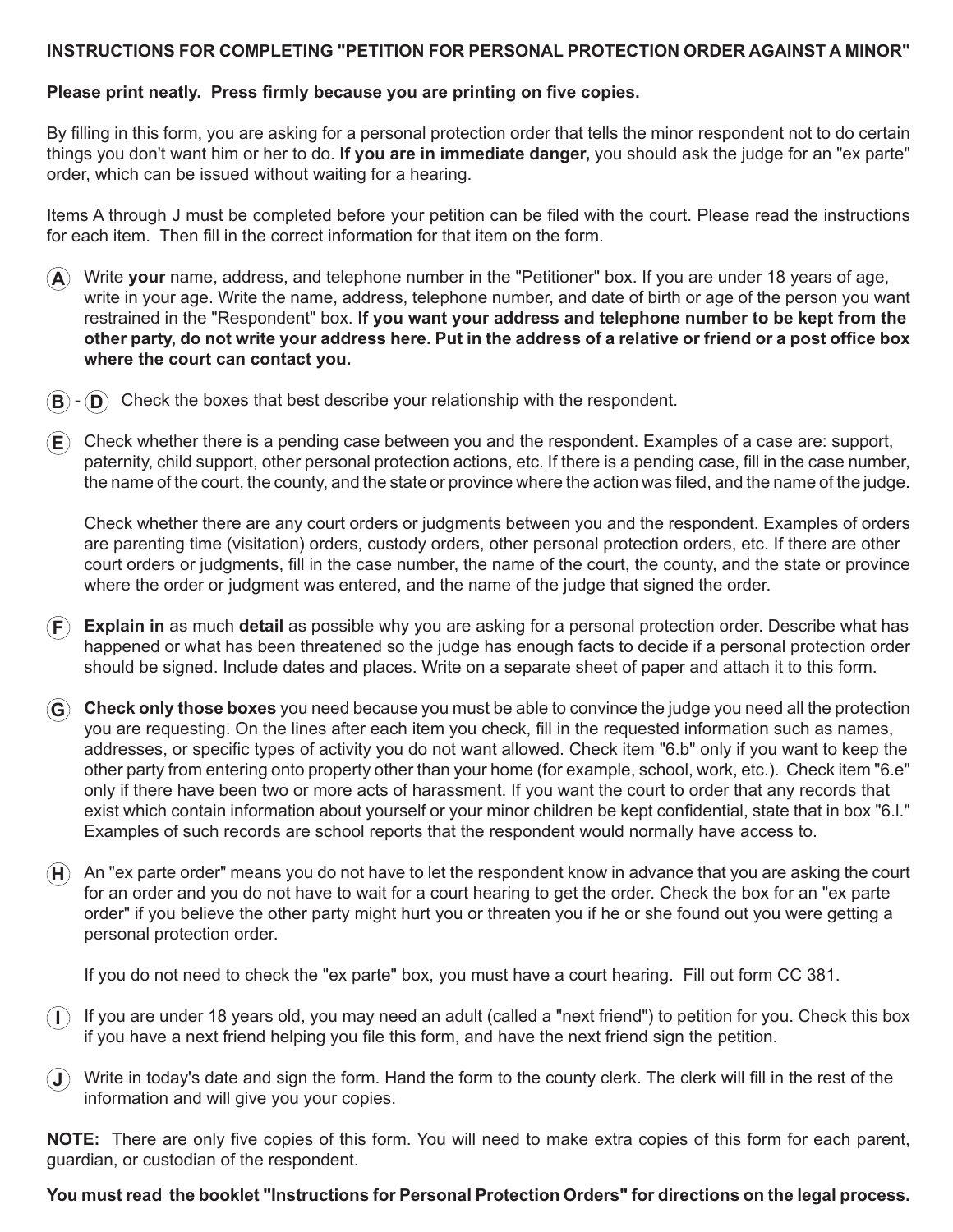|                                                                                                                                                                                                                                                                                                                                                                                                                                                                                                                                                                                                                                                                                                                                                                                                                                                                                                                                                                                                                                                                                                                                                                                                                                                                                                                                                        | Original - Court<br>1st copy - Judge/Assignment clerk (green) |                                                                            | 3rd copy - Petitioner (pink)                        |                     |
|--------------------------------------------------------------------------------------------------------------------------------------------------------------------------------------------------------------------------------------------------------------------------------------------------------------------------------------------------------------------------------------------------------------------------------------------------------------------------------------------------------------------------------------------------------------------------------------------------------------------------------------------------------------------------------------------------------------------------------------------------------------------------------------------------------------------------------------------------------------------------------------------------------------------------------------------------------------------------------------------------------------------------------------------------------------------------------------------------------------------------------------------------------------------------------------------------------------------------------------------------------------------------------------------------------------------------------------------------------|---------------------------------------------------------------|----------------------------------------------------------------------------|-----------------------------------------------------|---------------------|
| Approved, SCAO                                                                                                                                                                                                                                                                                                                                                                                                                                                                                                                                                                                                                                                                                                                                                                                                                                                                                                                                                                                                                                                                                                                                                                                                                                                                                                                                         | 2nd copy - Respondent (blue)                                  |                                                                            | 4th copy - Return (yellow)                          |                     |
| <b>STATE OF MICHIGAN</b>                                                                                                                                                                                                                                                                                                                                                                                                                                                                                                                                                                                                                                                                                                                                                                                                                                                                                                                                                                                                                                                                                                                                                                                                                                                                                                                               | PETITION FOR PERSONAL                                         |                                                                            | <b>CASE NO.</b>                                     |                     |
| <b>JUDICIAL CIRCUIT</b><br>30th<br><b>COUNTY</b>                                                                                                                                                                                                                                                                                                                                                                                                                                                                                                                                                                                                                                                                                                                                                                                                                                                                                                                                                                                                                                                                                                                                                                                                                                                                                                       | <b>PROTECTION ORDER AGAINST A MINOR</b>                       |                                                                            |                                                     | PI                  |
| Ingham                                                                                                                                                                                                                                                                                                                                                                                                                                                                                                                                                                                                                                                                                                                                                                                                                                                                                                                                                                                                                                                                                                                                                                                                                                                                                                                                                 | (DOMESTIC RELATIONSHIP)                                       |                                                                            |                                                     |                     |
| <b>Court address</b><br>313 West Kalamazoo Street, Lansing, MI 48933                                                                                                                                                                                                                                                                                                                                                                                                                                                                                                                                                                                                                                                                                                                                                                                                                                                                                                                                                                                                                                                                                                                                                                                                                                                                                   |                                                               |                                                                            | $(517)$ 483-6500                                    | Court telephone no. |
| $\mathbf{A}$ Petitioner's name                                                                                                                                                                                                                                                                                                                                                                                                                                                                                                                                                                                                                                                                                                                                                                                                                                                                                                                                                                                                                                                                                                                                                                                                                                                                                                                         |                                                               |                                                                            |                                                     |                     |
|                                                                                                                                                                                                                                                                                                                                                                                                                                                                                                                                                                                                                                                                                                                                                                                                                                                                                                                                                                                                                                                                                                                                                                                                                                                                                                                                                        | Age                                                           | Respondent's name, address, and telephone no.                              |                                                     | DOB or age          |
| Address, and telephone no. where court can reach petitioner                                                                                                                                                                                                                                                                                                                                                                                                                                                                                                                                                                                                                                                                                                                                                                                                                                                                                                                                                                                                                                                                                                                                                                                                                                                                                            | $\mathsf{v}$                                                  |                                                                            |                                                     |                     |
| $\mathbf{B}$ 1. The petitioner and respondent: $\Box$ have a child in common. $\Box$ have or had a dating relationship.<br>$\perp$ reside or resided in the same household.<br>$\mathbb{C}$ 2. $\Box$ The respondent is between 10 and 17 years of age, is unemancipated, and is not the minor child of the petitioner.<br>$(D)$ 3. $\Box$ The petitioner is less than 18 years of age, is unemancipated, and is not the minor child of the respondent.                                                                                                                                                                                                                                                                                                                                                                                                                                                                                                                                                                                                                                                                                                                                                                                                                                                                                                |                                                               |                                                                            |                                                     |                     |
| $\mathbf{E}$ )4. a. There<br>are not<br>are<br>$\mathbf{I}$<br>$\perp$                                                                                                                                                                                                                                                                                                                                                                                                                                                                                                                                                                                                                                                                                                                                                                                                                                                                                                                                                                                                                                                                                                                                                                                                                                                                                 |                                                               | other pending actions in this or any other court regarding the parties.    |                                                     |                     |
| Case number                                                                                                                                                                                                                                                                                                                                                                                                                                                                                                                                                                                                                                                                                                                                                                                                                                                                                                                                                                                                                                                                                                                                                                                                                                                                                                                                            | Name of court, county, and state or province                  | Name of judge                                                              |                                                     |                     |
|                                                                                                                                                                                                                                                                                                                                                                                                                                                                                                                                                                                                                                                                                                                                                                                                                                                                                                                                                                                                                                                                                                                                                                                                                                                                                                                                                        |                                                               |                                                                            |                                                     |                     |
| b. There<br>are<br>are not                                                                                                                                                                                                                                                                                                                                                                                                                                                                                                                                                                                                                                                                                                                                                                                                                                                                                                                                                                                                                                                                                                                                                                                                                                                                                                                             |                                                               | orders/judgments entered by this or any other court regarding the parties. |                                                     |                     |
| Case number                                                                                                                                                                                                                                                                                                                                                                                                                                                                                                                                                                                                                                                                                                                                                                                                                                                                                                                                                                                                                                                                                                                                                                                                                                                                                                                                            | Name of court, county, and state or province                  | Name of judge                                                              |                                                     |                     |
| a. entering onto the property where I live. I state that either I or my parent, guardian, or custodian have a property<br>interest in the premises, I am married to the respondent, or the respondent or his/her parent, guardian, or custodian<br>has no property interest in the premises.<br>b. entering onto the property at _<br>c. assaulting, attacking, beating, molesting, or wounding.<br>$\perp$ d. removing the minor children from the petitioner who has legal custody, except as allowed by a custody or parenting<br>time order as long as removal of the children does not violate other conditions of the personal protection order.<br>e. stalking as defined under MCL 750.411h and MCL 750.411i, which includes but is not limited to:<br>$\Box$ following me or appearing within my sight. $\Box$ appearing at my workplace or residence.<br>sending mail or other communications to me.<br>approaching or confronting me in a public place or on private property.<br>entering onto or remaining on property owned, leased, or occupied by me.<br>placing an object on or delivering an object to property owned, leased, or occupied by me.<br>$\perp$ f. interfering with efforts to remove my children/personal property from premises solely owned/leased by the respondent.<br>g. threatening to kill or physically injure |                                                               | $\Box$ contacting me by telephone.                                         |                                                     |                     |
| $\perp$ h. interfering with me at my place of employment or education or engaging in conduct that impairs my employment<br>or educational relationship or environment.<br>$\Box$ i. having access to information in records concerning a minor child of mine and the respondent that will reveal my<br>address, telephone number, or employment address or that will reveal the child's address or telephone number.<br>intentionally causing me mental distress or exerting control over me by:<br>$\Box$ i.<br>$\Box$ injuring, killing, torturing, or neglecting, or threatening to injure, kill, torture, or neglect any animal in which I have an<br>ownership interest.<br>$\Box$ removing any animal from my possession in which I have an ownership interest.<br>$\Box$ retaining or obtaining possession of any animal in which I have an ownership interest.<br>$\perp$ k. purchasing or possessing a firearm.                                                                                                                                                                                                                                                                                                                                                                                                                               |                                                               |                                                                            |                                                     |                     |
| $\Box$ I. other:<br>$\overline{H}$ 7. I make this petition under MCL 600.2950/600.2950a/712A.2h and ask the court to grant a personal protection order.<br>a hearing or because notice itself will cause irreparable injury, loss, or damage before the order can be entered.<br>$\mathbb{U}$ 8. I have a next friend petitioning for me. I certify that the next friend is not disqualified by statute and is an adult.<br>$\left( \widehat{\mathbf{J}}\right)$                                                                                                                                                                                                                                                                                                                                                                                                                                                                                                                                                                                                                                                                                                                                                                                                                                                                                       |                                                               |                                                                            |                                                     |                     |
| Date                                                                                                                                                                                                                                                                                                                                                                                                                                                                                                                                                                                                                                                                                                                                                                                                                                                                                                                                                                                                                                                                                                                                                                                                                                                                                                                                                   |                                                               | Petitioner's/Next friend's signature                                       | MCL 600.2950, MCL 600.2950a, MCL 712A.2h, MCR 3.703 |                     |

**CC 375M** (7/16) **PETITION FOR PERSONAL PROTECTION ORDER AGAINST A MINOR (DOMESTIC RELATIONSHIP)**